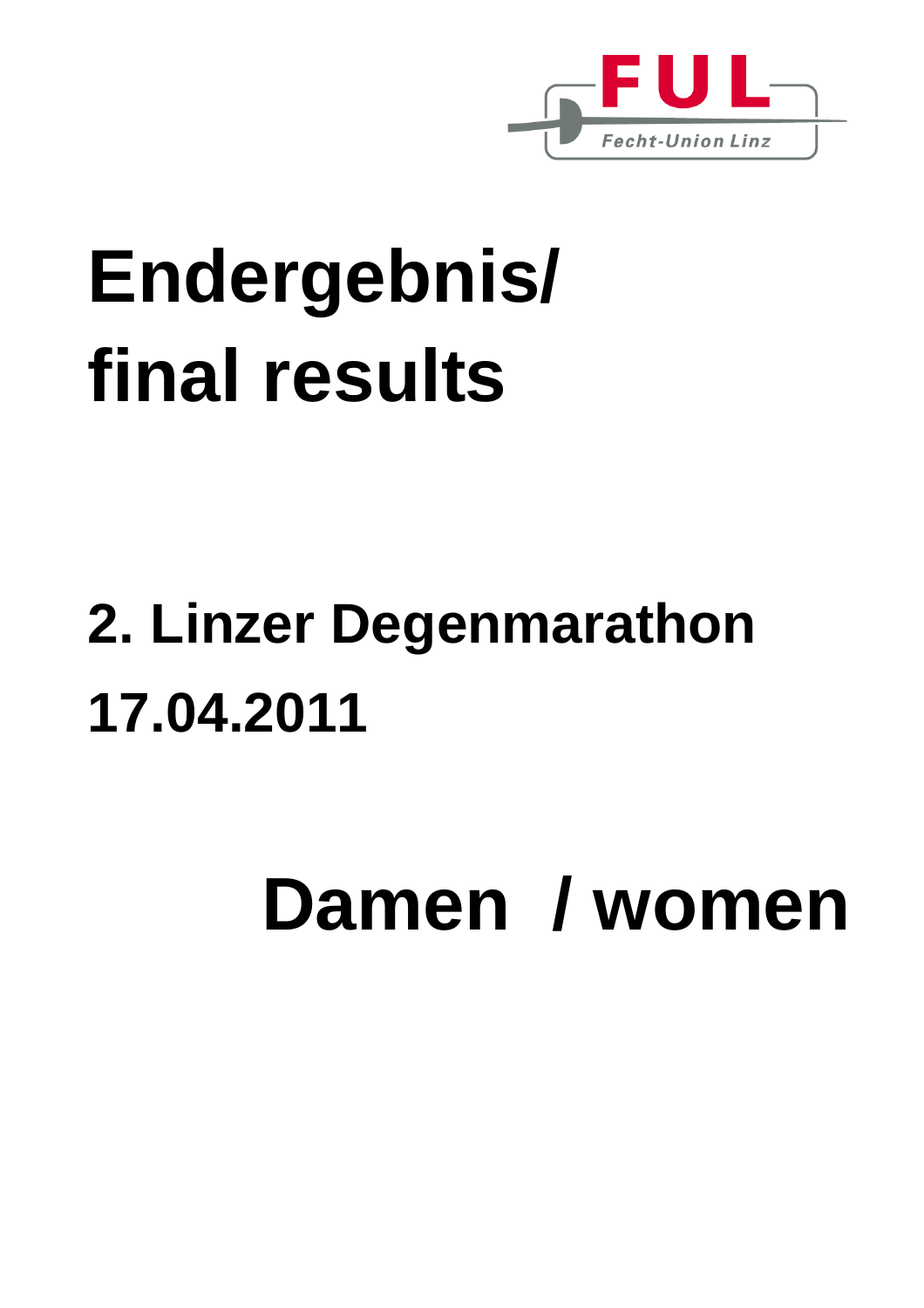#### 2. Linzer Degemarathon 2011 Allgemeine Klasse - Damen Linz, 17.04.2011

#### aufgestellte Runden, Durchg. Nr 1

Runde Nr 1

|                                                   |                         |            | P <sub>1</sub> | Sysnr       |
|---------------------------------------------------|-------------------------|------------|----------------|-------------|
| <b>SBARCIA Raluca</b>                             | <b>C.S.UNIV.CRAIOVA</b> | <b>ROU</b> | $\mathbf{1}$   | 3           |
| RIHL Anna                                         | <b>BALMUNG</b>          | <b>AUT</b> | 9              | 110         |
| KÖNIGSWIESER Judith                               | <b>FUL</b>              | <b>AUT</b> | 12             | 150         |
| <b>NEHIBA Barbara</b>                             | <b>ASC</b>              | <b>AUT</b> | 19             | 250         |
| <b>WEISER Manuela</b>                             | <b>OOELFK</b>           | <b>AUT</b> | 21             | 300         |
| <b>KARNER</b> Irina                               | <b>AFCS</b>             | <b>AUT</b> | 29             | 990         |
| <b>WALDNER Nina</b>                               | <b>STLFC</b>            | <b>AUT</b> | 29             | 990         |
| Runde Nr 2                                        |                         |            |                |             |
|                                                   |                         |            | P1             | Sysnr       |
| <b>LAZAR</b> Roxana                               | <b>C.S.UNIV.CRAIOVA</b> | <b>ROU</b> | $\mathfrak{2}$ | 5           |
| <b>KNOBLICH Ulrike</b>                            | <b>ASC</b>              | <b>AUT</b> | 8              | 50          |
| <b>NEFF Pascale</b>                               | <b>BALMUNG</b>          | <b>AUT</b> | 10             | 120         |
| <b>MADER Judith</b>                               | <b>FUL</b>              | <b>AUT</b> | 17             | 220         |
| <b>VEGHELYI Patricia</b>                          | <b>STLFC</b>            | <b>AUT</b> | 21             | 300         |
| <b>PILLMAIR Eva</b>                               | <b>FUL</b>              | <b>AUT</b> | 28             | 550         |
| SCHÜTZENEDER Laura                                | <b>OOELFK</b>           | <b>AUT</b> | 29             | 990         |
| Runde Nr 3                                        |                         |            |                |             |
|                                                   |                         |            | P1             | Sysnr       |
| PUIU Oana                                         | <b>C.S.UNIV.CRAIOVA</b> | <b>ROU</b> | 3              | 7           |
| STROHMEYER-EDER Hildegard                         | <b>AFCS</b>             | <b>AUT</b> | $\tau$         | 40          |
| <b>STELZER Victoria</b>                           | <b>STLFC</b>            | <b>AUT</b> | 12             | 150         |
| <b>MADERTHANER Katharina</b>                      | <b>FUL</b>              | <b>AUT</b> | 16             | 210         |
| <b>SCHRAMM Susanne</b>                            | <b>ASC</b>              | <b>AUT</b> | 23             | 360         |
| <b>WALACH Maria-Theresia</b>                      | <b>FUL</b>              | <b>AUT</b> | 26             | 500         |
| <b>MEHOFER Anna</b>                               | <b>ASC</b>              | <b>AUT</b> | 29             | 990         |
| Runde Nr 4                                        |                         |            |                |             |
|                                                   |                         |            | P1             | Sysnr       |
| <b>FAUTSCH Lis</b><br><b>TANZMEISTER Dorothea</b> | <b>BALMUNG</b>          | <b>LUX</b> | 4              | 10          |
|                                                   | <b>ASC</b>              | <b>AUT</b> | 6              | 30          |
| HÖTZMANNSEDER Julia                               | <b>FUL</b>              | <b>AUT</b> | 14             | 180         |
| <b>SCHMEDLER Katharina</b>                        | <b>KAC</b>              | <b>AUT</b> | 18             | 230         |
| <b>LEDERER Monique</b>                            | <b>OOELFK</b>           | <b>AUT</b> | 23             | 360         |
| PÖCKL Karin                                       | <b>AFCS</b>             | <b>AUT</b> | 25             | 410         |
| <b>HOSCHER Daniela</b>                            | <b>FUL</b>              | AUT        | 29             | 990         |
| Runde Nr 5                                        |                         |            |                |             |
| <b>ENGEL Christina</b>                            | <b>BALMUNG</b>          | AUT        | P1<br>5        | Sysnr<br>20 |
| <b>GRATZER Hewig</b>                              | <b>AFCS</b>             | AUT        | 11             | 140         |
| <b>HOCHREITER Bettina</b>                         | <b>OOELFK</b>           | AUT        | 15             | 190         |
| PETERNELL Carina                                  | <b>FCW</b>              | AUT        | 19             | 250         |
| <b>JOHN Julia</b>                                 | <b>FUL</b>              | AUT        | 26             | 500         |
| <b>MITTAS</b> Sofie                               | <b>ASC</b>              | <b>AUT</b> | 29             | 990         |
|                                                   |                         |            |                |             |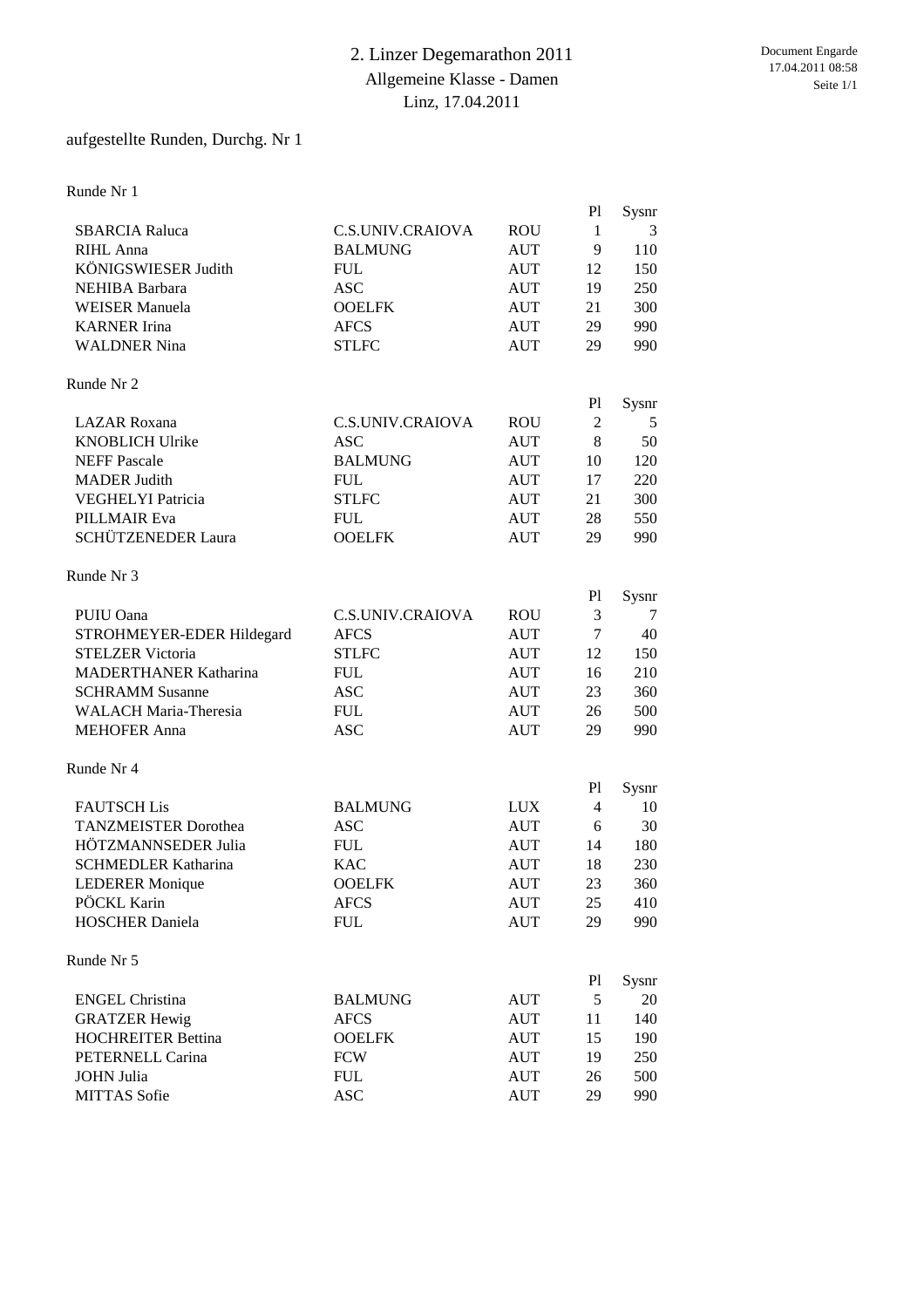#### 2. Linzer Degemarathon 2011 Allgemeine Klasse - Damen Linz, 17.04.2011

#### Ergebnisse der Runden, Durchg. Nr 1

|                                                      |            |                                                                                                                                                        | S/G        | Ind              | <b>GT</b>       | P1                                 |
|------------------------------------------------------|------------|--------------------------------------------------------------------------------------------------------------------------------------------------------|------------|------------------|-----------------|------------------------------------|
| <b>SBARCIA Raluca</b>                                | <b>ROU</b> | 3<br>V<br>$\mathbf{V}$<br>V<br>$\mathbf V$<br>$\overline{c}$                                                                                           | 4/6        | $\,8\,$          | 25              | $\overline{2}$                     |
| NEHIBA Barbara                                       | <b>AUT</b> | $\overline{2}$<br>V<br>$\overline{\mathbf{V}}$<br>$\overline{2}$<br>$\overline{2}$<br>$\overline{4}$                                                   | 2/6        | $-7$             | 20              | 5                                  |
| <b>WEISER Manuela</b>                                | <b>AUT</b> | 3<br>$\overline{2}$<br>$\overline{4}$<br>V<br>$\overline{4}$<br>1                                                                                      | 1/6        | -6               | 19              | 6                                  |
| RIHL Anna                                            | <b>AUT</b> | 3<br>V<br>V<br>V<br>V<br>$\overline{4}$                                                                                                                | 4/6        | 4                | 27              | $\mathfrak{Z}$                     |
| <b>KARNER</b> Irina                                  | <b>AUT</b> | $\overline{3}$<br>3<br>$\boldsymbol{0}$<br>$\overline{4}$<br>$\mathbf V$<br>$\boldsymbol{0}$                                                           | 1/6        | $-11$            | 15              | $\boldsymbol{7}$                   |
| KÖNIGSWIESER Judith                                  | <b>AUT</b> | $\mathbf{V}$<br>$\overline{\mathbf{V}}$<br>V<br>V<br>V<br>V                                                                                            | 6/6        | 14               | 30              | $\mathbf{1}$                       |
| <b>WALDNER Nina</b>                                  | <b>AUT</b> | V<br>$\mathbf{V}$<br>$\overline{2}$<br>V<br>$\mathbf{1}$<br>3                                                                                          | 3/6        | $-2$             | 21              | $\overline{4}$                     |
| Runde Nr 2<br>Bahn Nr 2                              |            |                                                                                                                                                        |            |                  |                 |                                    |
| <b>KNOBLICH Ulrike</b>                               | <b>AUT</b> | $\overline{\mathbf{V}}$<br>3<br>V<br>V<br>V<br>V                                                                                                       | S/G<br>5/6 | Ind<br>7         | <b>GT</b><br>28 | P1<br>3                            |
| <b>VEGHELYI Patricia</b>                             | <b>AUT</b> | $\overline{\mathsf{V}}$<br>3<br>$\overline{2}$<br>3<br>$\mathbf{0}$<br>3                                                                               | 1/6        | $-13$            | 16              | 6                                  |
| <b>NEFF Pascale</b>                                  | <b>AUT</b> | $\overline{2}$<br>$\mathbf{V}$<br>$\overline{\mathsf{V}}$<br>$\overline{V}$<br>$\overline{\mathsf{V}}$<br>V                                            | 5/6        | 15               | 27              | $\overline{2}$                     |
| <b>MADER Judith</b>                                  | <b>AUT</b> | 3<br>$\overline{\mathsf{V}}$<br>4<br>$\overline{4}$<br>$\boldsymbol{0}$<br>V                                                                           | 2/6        | $-3$             | 21              | 4                                  |
|                                                      |            | $\overline{\mathbf{V}}$<br>$\mathbf{V}$<br>$\overline{\mathbf{V}}$<br>V<br>$\mathbf{V}$<br>$\overline{4}$                                              |            | 15               |                 |                                    |
| <b>LAZAR</b> Roxana                                  | <b>ROU</b> | $\mathbf{V}$<br>$\overline{3}$<br>$\mathbf{0}$                                                                                                         | 5/6        |                  | 29              | $\mathbf{1}$<br>$\boldsymbol{7}$   |
| SCHÜTZENEDER Laura                                   | <b>AUT</b> | $\mathfrak{Z}$<br>$\mathbf{1}$<br>1<br>$\overline{\mathbf{V}}$<br>$\overline{3}$                                                                       | 1/6        | $-15$            | 13              |                                    |
| <b>PILLMAIR Eva</b>                                  | <b>AUT</b> | $\overline{2}$<br>$\overline{4}$<br>$\boldsymbol{0}$<br>V                                                                                              | 2/6        | $-6$             | 19              | 5                                  |
| Runde Nr 3                                           |            |                                                                                                                                                        |            |                  |                 |                                    |
|                                                      | <b>AUT</b> | V<br>$\mathbf{V}$<br>$\mathbf V$<br>$\mathbf V$<br>V<br>$\overline{4}$                                                                                 | S/G<br>5/6 | Ind<br>13        | <b>GT</b><br>29 | P <sub>1</sub><br>$\boldsymbol{2}$ |
| STROHMEYER-EDER Hildegard<br><b>STELZER Victoria</b> | <b>AUT</b> | V<br>$\overline{4}$<br>$\overline{4}$<br>V<br>$\mathbf{1}$<br>4                                                                                        | 2/6        | $-1$             | 23              |                                    |
| <b>MEHOFER Anna</b>                                  | <b>AUT</b> | $\overline{2}$<br>$\overline{2}$<br>V<br>$\mathfrak{2}$<br>$\mathbf{1}$<br>$\mathbf{1}$                                                                | 1/6        |                  | 13              | $\overline{4}$<br>$\tau$           |
|                                                      |            | $\overline{\mathbf{V}}$<br>3<br>V                                                                                                                      |            | $-16$            |                 |                                    |
| <b>MADERTHANER Katharina</b>                         | <b>AUT</b> | $\overline{2}$<br>$\overline{2}$<br>$\mathbf{1}$<br>$\overline{\mathbf{V}}$<br>V                                                                       | 2/6        | $-8$             | 18              | 5                                  |
| PUIU Oana                                            | <b>ROU</b> | $\mathbf{V}$<br>$\mathbf{V}$<br>$\mathbf{V}$<br>$\overline{\mathsf{V}}$<br>$\overline{\mathsf{V}}$                                                     | 6/6        | 15               | 30              | $\mathbf{1}$                       |
| <b>WALACH Maria-Theresia</b>                         | <b>AUT</b> | $\overline{2}$<br>$\sqrt{2}$<br>$\overline{4}$<br>$\overline{4}$<br>$\mathbf{1}$<br>$\overline{\mathbf{V}}$<br>$\overline{\mathbf{V}}$<br>$\mathbf{V}$ | 1/6        | $-9$             | 18              | 6                                  |
| <b>SCHRAMM Susanne</b>                               | <b>AUT</b> | $\overline{2}$<br>3<br>V                                                                                                                               | 4/6        | 6                | 25              | 3                                  |
| Runde Nr 4                                           |            |                                                                                                                                                        | S/G        | Ind              | <b>GT</b>       | P <sub>1</sub>                     |
| PÖCKL Karin                                          | <b>AUT</b> | 3<br>V<br>V<br>4<br>$\overline{4}$<br>4                                                                                                                | 2/6        | $\boldsymbol{0}$ | 25              | $\overline{4}$                     |
| <b>SCHMEDLER Katharina</b>                           | <b>AUT</b> | $\overline{\mathbf{V}}$<br>$\overline{\mathbf{V}}$<br>$\overline{c}$<br>V<br>3<br>V                                                                    | 4/6        | 5                | 25              | $\mathfrak{Z}$                     |
| <b>HOSCHER Daniela</b>                               | <b>AUT</b> | $\overline{2}$<br>3<br>$\mathbf{1}$<br>$\overline{\mathbf{V}}$<br>$\overline{2}$<br>$\mathbf{1}$                                                       | 1/6        | $-14$            | 14              | $\boldsymbol{7}$                   |
| <b>LEDERER Monique</b>                               | <b>AUT</b> | $\overline{2}$<br>$\overline{4}$<br>V<br>$\mathbf{1}$<br>$\overline{4}$<br>1                                                                           | 1/6        | $-10$            | 17              | 6                                  |
| <b>FAUTSCH Lis</b>                                   | <b>LUX</b> | $\mathbf{V}$<br>$\mathbf{V}$<br>V<br>$\overline{\mathsf{V}}$<br>V<br>V                                                                                 | 6/6        | 17               | 30              | $\mathbf{1}$                       |
| HOTZMANNSEDER Julia                                  | AUT        | 3<br>V<br>$\boldsymbol{0}$<br>V<br>$\perp$                                                                                                             | 2/6        | -10              | 15              | 5                                  |
| <b>TANZMEISTER Dorothea</b>                          | <b>AUT</b> | $\mathbf{V}$<br>$\mathbf{V}$<br>$\overline{2}$<br>V<br>V<br>V                                                                                          | $5/6$      | 12               | 27              | $\overline{2}$                     |
|                                                      |            |                                                                                                                                                        |            |                  |                 |                                    |
| Runde Nr 5                                           |            |                                                                                                                                                        | S/G        | Ind              | GT              | P <sub>1</sub>                     |
| <b>MITTAS</b> Sofie                                  |            | $\overline{2}$<br>$\boldsymbol{0}$                                                                                                                     | 0/5        | $-18$            |                 |                                    |
|                                                      | <b>AUT</b> | $\boldsymbol{2}$<br>$\sqrt{2}$<br>$\mathbf{1}$<br>$\mathbf{V}$                                                                                         |            |                  | 7               | 6                                  |
| PETERNELL Carina                                     | <b>AUT</b> | 3<br>$\mathbf V$<br>$\mathbf{1}$<br>$\overline{4}$<br>$\overline{\mathbf{V}}$                                                                          | 2/5        | $\boldsymbol{0}$ | 18              | 3                                  |
| <b>JOHN Julia</b>                                    | <b>AUT</b> | V<br>$\overline{4}$<br>$\overline{2}$<br>$\mathbf{1}$                                                                                                  | $2/5$      | $-4$             | 17              | $\overline{4}$                     |
| <b>ENGEL Christina</b>                               | <b>AUT</b> | V<br>$\mathbf{V}$<br>$\mathbf V$<br>$\mathbf V$<br>$\mathfrak{Z}$                                                                                      | 4/5        | 10               | 23              | $\sqrt{2}$                         |
| <b>HOCHREITER Bettina</b>                            | <b>AUT</b> | $\mathbf{V}$<br>$\mathbf V$<br>V<br>V<br>V                                                                                                             | 5/5        | 16               | 25              | $\mathbf{1}$                       |
| <b>GRATZER Hewig</b>                                 | <b>AUT</b> | $\mathbf{1}$<br>$\overline{2}$<br>V<br>V<br>$\overline{4}$                                                                                             | $2/5$      | $-4$             | 17              | $\overline{4}$                     |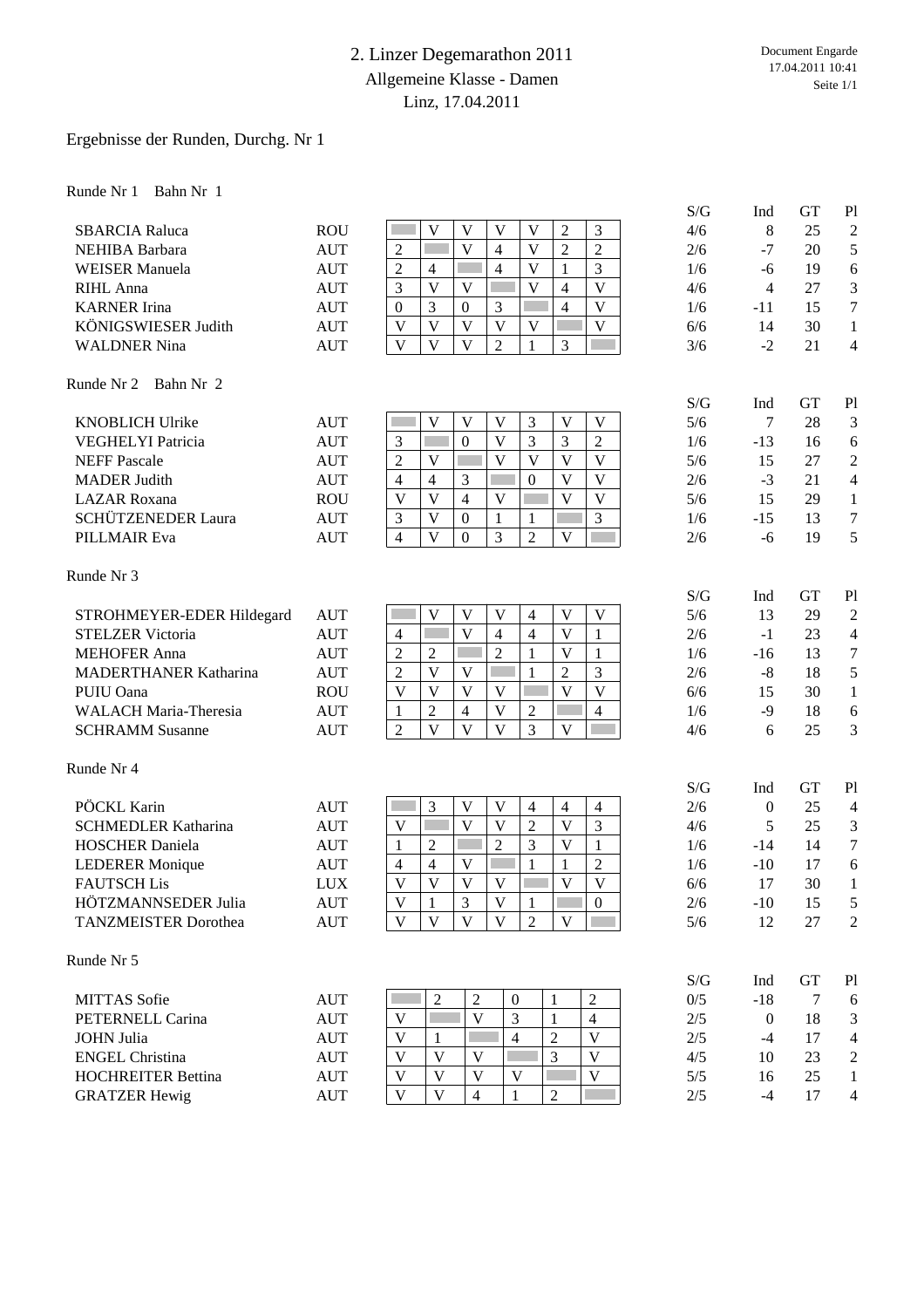#### 2. Linzer Degemarathon 2011 Allgemeine Klasse - Damen Linz, 17.04.2011

#### Platzierung, Durchg. Nr 1 (nach Platz)

| P1             | Name Vorname                 | Nation     | S/G   | Ind                       | GТ | Pl.     |
|----------------|------------------------------|------------|-------|---------------------------|----|---------|
| $\mathbf{1}$   | <b>FAUTSCH Lis</b>           | <b>LUX</b> | 1.000 | 17                        | 30 | qualifi |
| $\overline{2}$ | <b>HOCHREITER Bettina</b>    | <b>AUT</b> | 1.000 | 16                        | 25 | qualifi |
| 3              | PUIU Oana                    | <b>ROU</b> | 1.000 | 15                        | 30 | qualifi |
| $\overline{4}$ | KÖNIGSWIESER Judith          | <b>AUT</b> | 1.000 | 14                        | 30 | qualifi |
| 5              | <b>LAZAR</b> Roxana          | <b>ROU</b> | 0.833 | 15                        | 29 | qualifi |
| 6              | <b>NEFF Pascale</b>          | <b>AUT</b> | 0.833 | 15                        | 27 | qualifi |
| $\tau$         | STROHMEYER-EDER Hildegar     | <b>AUT</b> | 0.833 | 13                        | 29 | qualifi |
| 8              | <b>TANZMEISTER Dorothea</b>  | <b>AUT</b> | 0.833 | 12                        | 27 | qualifi |
| 9              | <b>KNOBLICH Ulrike</b>       | <b>AUT</b> | 0.833 | $\tau$                    | 28 | qualifi |
| 10             | <b>ENGEL Christina</b>       | <b>AUT</b> | 0.800 | 10                        | 23 | qualifi |
| 11             | <b>SBARCIA Raluca</b>        | <b>ROU</b> | 0.667 | 8                         | 25 | qualifi |
| 12             | <b>SCHRAMM Susanne</b>       | <b>AUT</b> | 0.667 | 6                         | 25 | qualifi |
| 13             | <b>SCHMEDLER Katharina</b>   | <b>AUT</b> | 0.667 | 5                         | 25 | qualifi |
| 14             | RIHL Anna                    | <b>AUT</b> | 0.667 | $\overline{4}$            | 27 | qualifi |
| 15             | <b>WALDNER Nina</b>          | <b>AUT</b> | 0.500 | $-2$                      | 21 | qualifi |
| 16             | PETERNELL Carina             | <b>AUT</b> | 0.400 | $\boldsymbol{0}$          | 18 | qualifi |
| 17             | <b>GRATZER Hewig</b>         | <b>AUT</b> | 0.400 | $-4$                      | 17 | qualifi |
| 17             | <b>JOHN Julia</b>            | <b>AUT</b> | 0.400 | $-4$                      | 17 | qualifi |
| 19             | PÖCKL Karin                  | <b>AUT</b> | 0.333 | $\boldsymbol{0}$          | 25 | qualifi |
| 20             | <b>STELZER Victoria</b>      | <b>AUT</b> | 0.333 | $-1$                      | 23 | qualifi |
| 21             | <b>MADER Judith</b>          | <b>AUT</b> | 0.333 | $-3$                      | 21 | qualifi |
| 22             | <b>PILLMAIR Eva</b>          | <b>AUT</b> | 0.333 | $-6$                      | 19 | qualifi |
| 23             | NEHIBA Barbara               | <b>AUT</b> | 0.333 | $\ensuremath{\mathsf{I}}$ | 20 | qualifi |
| 24             | <b>MADERTHANER Katharina</b> | <b>AUT</b> | 0.333 | $-8$                      | 18 | qualifi |
| 25             | HÖTZMANNSEDER Julia          | <b>AUT</b> | 0.333 | $-10$                     | 15 | qualifi |
| 26             | <b>WEISER Manuela</b>        | <b>AUT</b> | 0.167 | $-6$                      | 19 | qualifi |
| 27             | <b>WALACH Maria-Theresia</b> | <b>AUT</b> | 0.167 | $-9$                      | 18 | qualifi |
| 28             | <b>LEDERER Monique</b>       | <b>AUT</b> | 0.167 | $-10$                     | 17 | qualifi |
| 29             | <b>KARNER</b> Irina          | <b>AUT</b> | 0.167 | $-11$                     | 15 | qualifi |
| 30             | <b>VEGHELYI Patricia</b>     | <b>AUT</b> | 0.167 | $-13$                     | 16 | qualifi |
| 31             | <b>HOSCHER Daniela</b>       | <b>AUT</b> | 0.167 | $-14$                     | 14 | qualifi |
| 32             | SCHÜTZENEDER Laura           | <b>AUT</b> | 0.167 | $-15$                     | 13 | qualifi |
| 33             | <b>MEHOFER Anna</b>          | <b>AUT</b> | 0.167 | $-16$                     | 13 | qualifi |
| 34             | <b>MITTAS</b> Sofie          | <b>AUT</b> | 0.000 | $-18$                     | 7  | qualifi |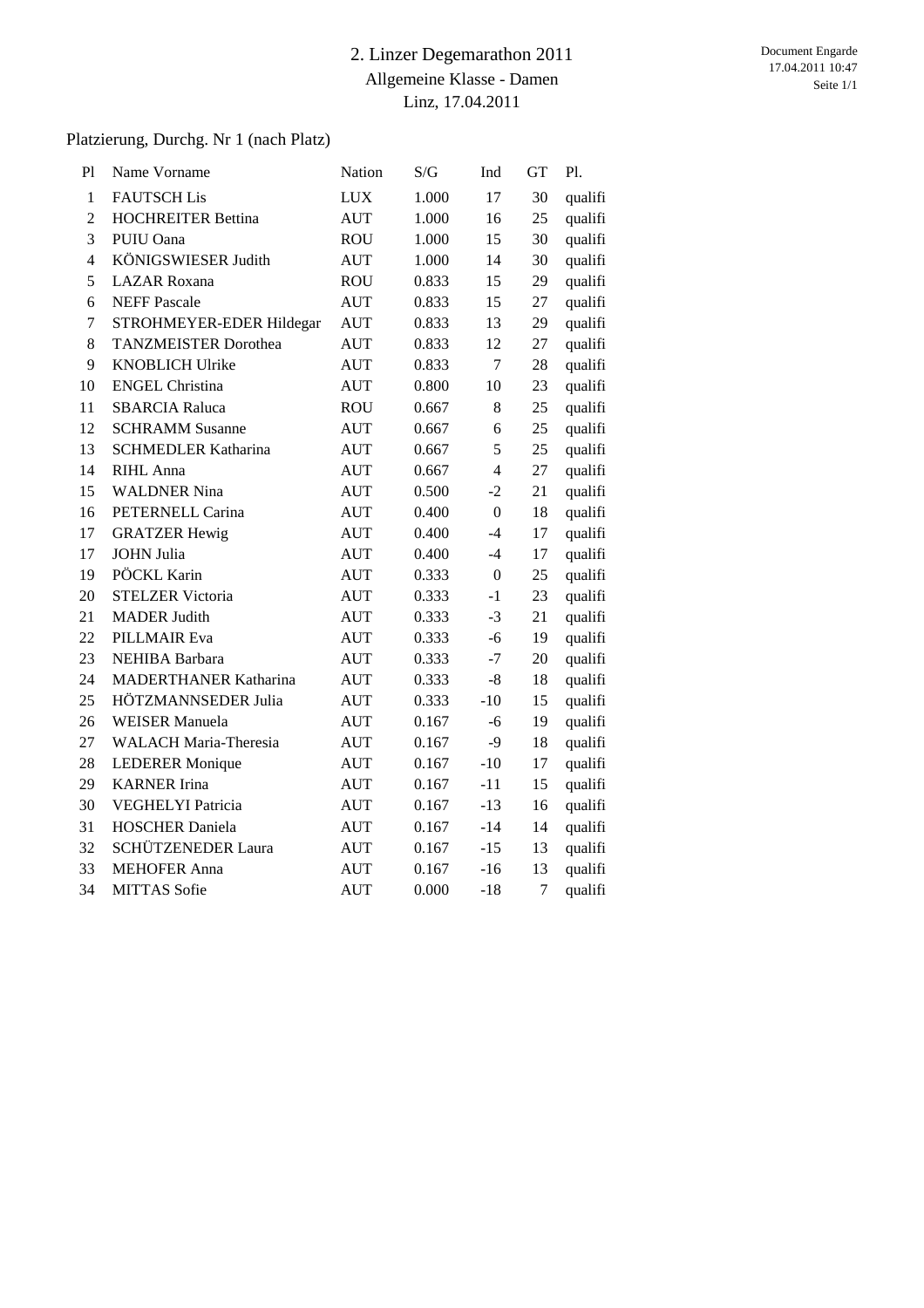tableau de 64

| 1 FAUTSCH Lis           | <b>LUX</b>           |                                  |                                      |        |                             |
|-------------------------|----------------------|----------------------------------|--------------------------------------|--------|-----------------------------|
| 64                      |                      | <b>FAUTSCH Lis</b>               |                                      |        |                             |
| 33 MEHOFER Anna         | <b>AUT</b>           |                                  | <b>FAUTSCH Lis</b><br>15/7           | Bahn 7 |                             |
| 32 SCHÜTZENEDER Laura   | Bahn 9<br><b>AUT</b> | <b>MEHOFER Anna</b>              |                                      |        |                             |
|                         |                      | 15/7                             |                                      |        | <b>FAUTSCH Lis</b>          |
| 17 GRATZER Hewig        | <b>AUT</b>           | <b>GRATZER Hewig</b>             |                                      |        | 15/6                        |
| 48                      |                      | Bahn 1                           | PETERNELL Carina                     |        |                             |
| 49                      |                      |                                  | 15/9                                 |        |                             |
| 16 PETERNELL Carina     | <b>AUT</b>           | PETERNELL Carina                 |                                      |        |                             |
| 9 KNOBLICH Ulrike       | <b>AUT</b>           |                                  |                                      |        |                             |
| 56                      |                      | <b>KNOBLICH Ulrike</b><br>Bahn 4 |                                      |        |                             |
|                         |                      |                                  | <b>KNOBLICH Ulrike</b>               |        |                             |
| 41                      |                      | <b>MADERTHANER Katharin</b>      | 15/3                                 | Bahn 9 |                             |
| 24 MADERTHANER Katharin | <b>AUT</b>           |                                  |                                      |        | <b>TANZMEISTER Doroth</b>   |
| 25 HÖTZMANNSEDER Julia  | <b>AUT</b>           |                                  |                                      |        | 15/10                       |
| 40                      |                      | HÖTZMANNSEDER Julia<br>Bahn 4    |                                      |        |                             |
| 57                      |                      |                                  | <b>TANZMEISTER Dorothea</b><br>15/12 |        |                             |
|                         |                      | <b>TANZMEISTER Dorothea</b>      |                                      |        |                             |
| 8 TANZMEISTER Dorothea  | <b>AUT</b>           |                                  |                                      |        |                             |
| 5 LAZAR Roxana          | <b>ROU</b>           | <b>LAZAR</b> Roxana              |                                      |        |                             |
| 60                      |                      | Bahn 5                           | <b>LAZAR</b> Roxana                  |        |                             |
| 37                      |                      |                                  | 15/7                                 | Bahn 9 |                             |
| 28 LEDERER Monique      | <b>AUT</b>           | <b>LEDERER Monique</b>           |                                      |        |                             |
| 21 MADER Judith         | <b>AUT</b>           |                                  |                                      |        | <b>LAZAR</b> Roxana<br>15/8 |
|                         |                      | <b>MADER Judith</b><br>Bahn 5    |                                      |        |                             |
| 44                      |                      |                                  | <b>MADER Judith</b>                  |        |                             |
| 53                      |                      | <b>SCHRAMM Susanne</b>           | 15/8                                 |        |                             |
| 12 SCHRAMM Susanne      | <b>AUT</b>           |                                  |                                      |        |                             |
| 13 SCHMEDLER Katharina  | <b>AUT</b>           |                                  |                                      |        |                             |
| 52                      |                      | <b>SCHMEDLER Katharina</b>       |                                      |        |                             |
| 45                      |                      |                                  | <b>STELZER Victoria</b><br>15/7      | Bahn 7 |                             |
|                         |                      | <b>STELZER Victoria</b>          |                                      |        |                             |
| 20 STELZER Victoria     | <b>AUT</b>           |                                  |                                      |        | <b>STELZER Victoria</b>     |
| 29 KARNER Irina         | <b>AUT</b>           | <b>KARNER</b> Irina              |                                      |        | 15/11                       |
| 36                      |                      | Bahn 6                           |                                      |        |                             |
| 61                      |                      |                                  | KÖNIGSWIESER Judith<br>15/6          |        |                             |
| 4 KÖNIGSWIESER Judith   | <b>AUT</b>           | KÖNIGSWIESER Judith              |                                      |        |                             |
|                         |                      |                                  |                                      |        |                             |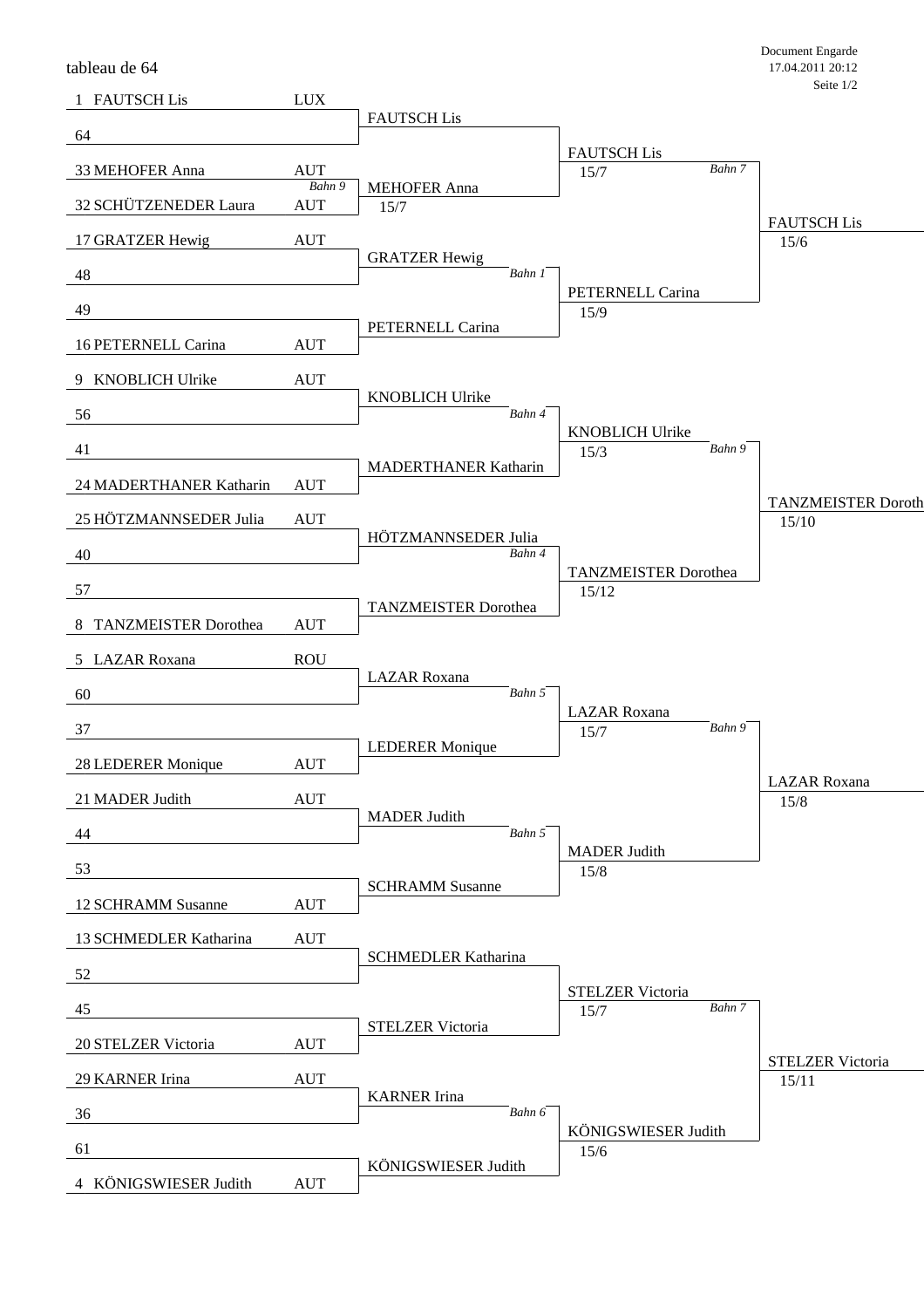tableau de 64

| 3 PUIU Oana               | <b>ROU</b> |                                            |                                         |                                   |
|---------------------------|------------|--------------------------------------------|-----------------------------------------|-----------------------------------|
| 62                        |            | PUIU Oana<br>Bahn 7                        |                                         |                                   |
| 35                        |            |                                            | PUIU Oana<br>Bahn 8                     |                                   |
|                           |            | VEGHELYI Patricia                          | 15/6                                    |                                   |
| 30 VEGHELYI Patricia      | <b>AUT</b> |                                            |                                         | PUIU Oana                         |
| 19 PÖCKL Karin            | <b>AUT</b> |                                            |                                         | 15/11                             |
| 46                        |            | PÖCKL Karin<br>Bahn 7                      |                                         |                                   |
| 51                        |            |                                            | PÖCKL Karin<br>15/11                    |                                   |
|                           |            | RIHL Anna                                  |                                         |                                   |
| 14 RIHL Anna              | <b>AUT</b> |                                            |                                         |                                   |
| 11 SBARCIA Raluca         | <b>ROU</b> | <b>SBARCIA Raluca</b>                      |                                         |                                   |
| 54                        |            | Bahn 10                                    |                                         |                                   |
| 43                        |            |                                            | <b>SBARCIA Raluca</b><br>Bahn 8<br>15/3 |                                   |
| 22 PILLMAIR Eva           | <b>AUT</b> | PILLMAIR Eva                               |                                         |                                   |
|                           |            |                                            |                                         | <b>SBARCIA Raluca</b>             |
| 27 WALACH Maria-Theresia  | <b>AUT</b> | <b>WALACH Maria-Theresia</b>               |                                         | 15/14                             |
| 38                        |            | Bahn 10                                    | <b>NEFF Pascale</b>                     |                                   |
| 59                        |            |                                            | 15/5                                    |                                   |
| 6 NEFF Pascale            | <b>AUT</b> | <b>NEFF Pascale</b>                        |                                         |                                   |
| STROHMEYER-EDER Hild<br>7 |            |                                            |                                         |                                   |
|                           | <b>AUT</b> | STROHMEYER-EDER Hild                       |                                         |                                   |
| 58                        |            | Bahn 8                                     | STROHMEYER-EDER Hild                    |                                   |
| 39                        |            |                                            | Bahn 10<br>15/4                         |                                   |
| 26 WEISER Manuela         | <b>AUT</b> | <b>WEISER</b> Manuela                      |                                         |                                   |
| 23 NEHIBA Barbara         | <b>AUT</b> |                                            |                                         | <b>ENGEL Christina</b><br>15/12   |
|                           |            | NEHIBA Barbara                             |                                         |                                   |
| 42                        |            | Bahn 8                                     | <b>ENGEL Christina</b>                  |                                   |
| 55                        |            | <b>ENGEL Christina</b>                     | 15/6                                    |                                   |
| 10 ENGEL Christina        | <b>AUT</b> |                                            |                                         |                                   |
| 15 WALDNER Nina           | <b>AUT</b> |                                            |                                         |                                   |
| 50                        |            | <b>WALDNER Nina</b><br>Bahn $\overline{9}$ |                                         |                                   |
|                           |            |                                            | <b>WALDNER Nina</b>                     |                                   |
| 47                        |            | JOHN Julia                                 | Bahn 10<br>15/14                        |                                   |
| 18 JOHN Julia             | <b>AUT</b> |                                            |                                         |                                   |
| 31 HOSCHER Daniela        | <b>AUT</b> |                                            |                                         | <b>HOCHREITER Bettina</b><br>15/4 |
| 34 MITTAS Sofie           | <b>AUT</b> | <b>MITTAS</b> Sofie<br>15/14               |                                         |                                   |
|                           |            |                                            | <b>HOCHREITER Bettina</b>               |                                   |
| 63                        |            | <b>HOCHREITER Bettina</b>                  | 15/7                                    |                                   |
| 2 HOCHREITER Bettina      | <b>AUT</b> |                                            |                                         |                                   |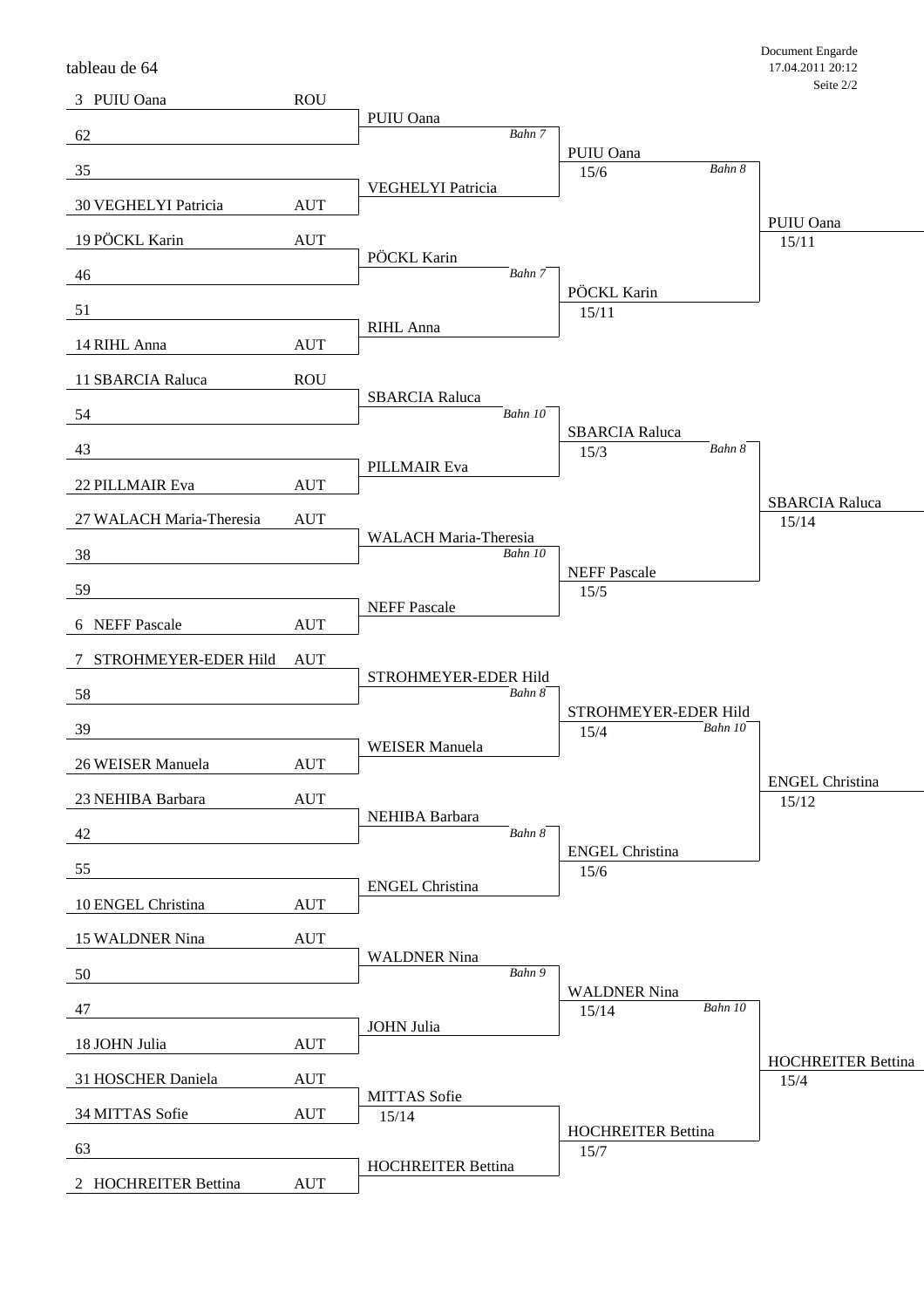tableau des battus du tableau de 32

| 1<br><b>MEHOFER Anna</b>             | <b>AUT</b> |                              |
|--------------------------------------|------------|------------------------------|
|                                      | Bahn 4     | <b>GRATZER Hewig</b>         |
| 16 GRATZER Hewig                     | <b>AUT</b> | 15/3                         |
|                                      |            |                              |
| <b>MADERTHANER Katharin</b><br>9     | <b>AUT</b> |                              |
|                                      | Bahn 5     | <b>MADERTHANER Katharin</b>  |
| HÖTZMANNSEDER Julia<br>8             | <b>AUT</b> | 15/14                        |
|                                      |            |                              |
| 5 LEDERER Monique                    | <b>AUT</b> |                              |
|                                      | Bahn 5     | <b>SCHRAMM Susanne</b>       |
| 12 SCHRAMM Susanne                   | <b>AUT</b> | 15/4                         |
|                                      |            |                              |
| 13 SCHMEDLER Katharina               | <b>AUT</b> |                              |
|                                      | Bahn 1     | <b>SCHMEDLER Katharina</b>   |
| <b>KARNER</b> Irina<br>4             | <b>AUT</b> | 15/7                         |
|                                      |            |                              |
| <b>VEGHELYI Patricia</b><br>3        | AUT        |                              |
|                                      | Bahn 1     | RIHL Anna                    |
|                                      |            |                              |
| 14 RIHL Anna                         | <b>AUT</b> | 15/9                         |
|                                      |            |                              |
| <b>11 PILLMAIR Eva</b>               | <b>AUT</b> |                              |
|                                      | Bahn 4     | <b>WALACH Maria-Theresia</b> |
| <b>WALACH Maria-Theresia</b><br>6    | <b>AUT</b> | 15/10                        |
|                                      |            |                              |
| <b>WEISER</b> Manuela<br>7           | <b>AUT</b> |                              |
|                                      | Bahn 6     | WEISER Manuela               |
| 10 NEHIBA Barbara                    | <b>AUT</b> | 15/11                        |
|                                      |            |                              |
| 15 JOHN Julia                        | <b>AUT</b> |                              |
|                                      | Bahn 6     | <b>JOHN</b> Julia            |
| <b>MITTAS Sofie</b><br>$\mathcal{L}$ | <b>AUT</b> | 15/6                         |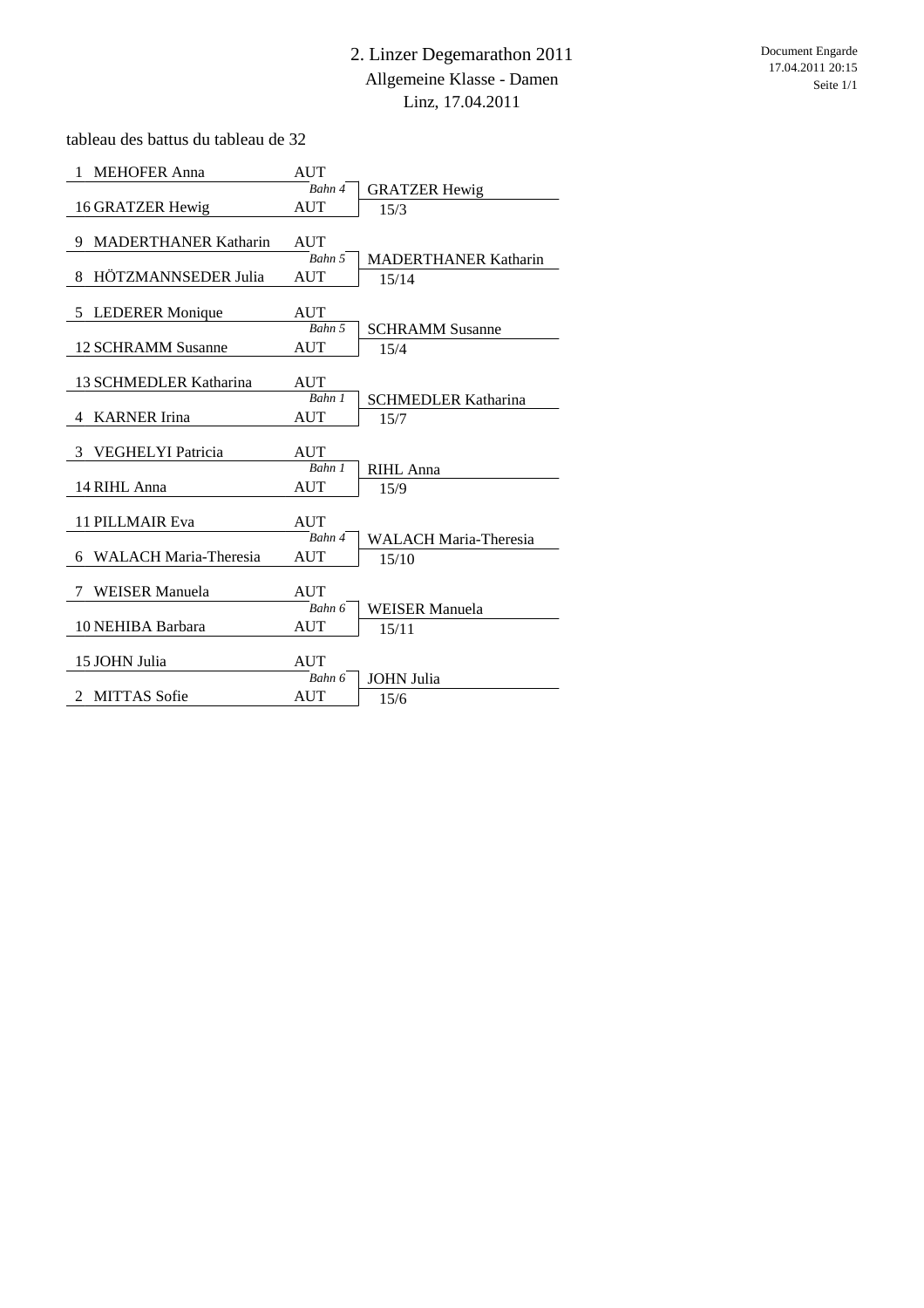tableaux E-F de 16

| 1 KÖNIGSWIESER Judith     | <b>AUT</b>            |                             |  |
|---------------------------|-----------------------|-----------------------------|--|
|                           | Bahn 1                | KÖNIGSWIESER Judith         |  |
| 16 WALACH Maria-Theresia  | <b>AUT</b>            | 15/10                       |  |
|                           |                       |                             |  |
| 9 SCHMEDLER Katharina     | <b>AUT</b>            |                             |  |
|                           | Bahn 2                | <b>SCHMEDLER Katharina</b>  |  |
| 8 MADER Judith            | <b>AUT</b>            | 15/11                       |  |
|                           |                       |                             |  |
| 5 WALDNER Nina            | <b>AUT</b>            |                             |  |
|                           | Bahn 5                | RIHL Anna                   |  |
| 12 RIHL Anna              | <b>AUT</b>            | 15/8                        |  |
|                           |                       |                             |  |
| 13 GRATZER Hewig          | <b>AUT</b>            |                             |  |
|                           | Bahn 6                | <b>KNOBLICH Ulrike</b>      |  |
| 4 KNOBLICH Ulrike         | <b>AUT</b>            | 15/8                        |  |
|                           |                       |                             |  |
|                           |                       |                             |  |
| 3 STROHMEYER-EDER Hild    | <b>AUT</b>            |                             |  |
|                           | Bahn 8                | STROHMEYER-EDER Hild        |  |
| 14 MADERTHANER Katharin   | <b>AUT</b>            | 15/4                        |  |
|                           |                       |                             |  |
| 11 JOHN Julia             | <b>AUT</b>            |                             |  |
|                           | Bahn 9                | PETERNELL Carina            |  |
| 6 PETERNELL Carina        | <b>AUT</b>            | 15/10                       |  |
|                           |                       |                             |  |
| 7 PÖCKL Karin             | <b>AUT</b>            |                             |  |
|                           |                       | <b>SCHRAMM Susanne</b>      |  |
| <b>10 SCHRAMM Susanne</b> | <b>AUT</b>            | 15/14                       |  |
|                           |                       |                             |  |
| 15 WEISER Manuela         | <b>AUT</b>            |                             |  |
| 2 NEFF Pascale            | Bahn 10<br><b>AUT</b> | <b>NEFF Pascale</b><br>15/5 |  |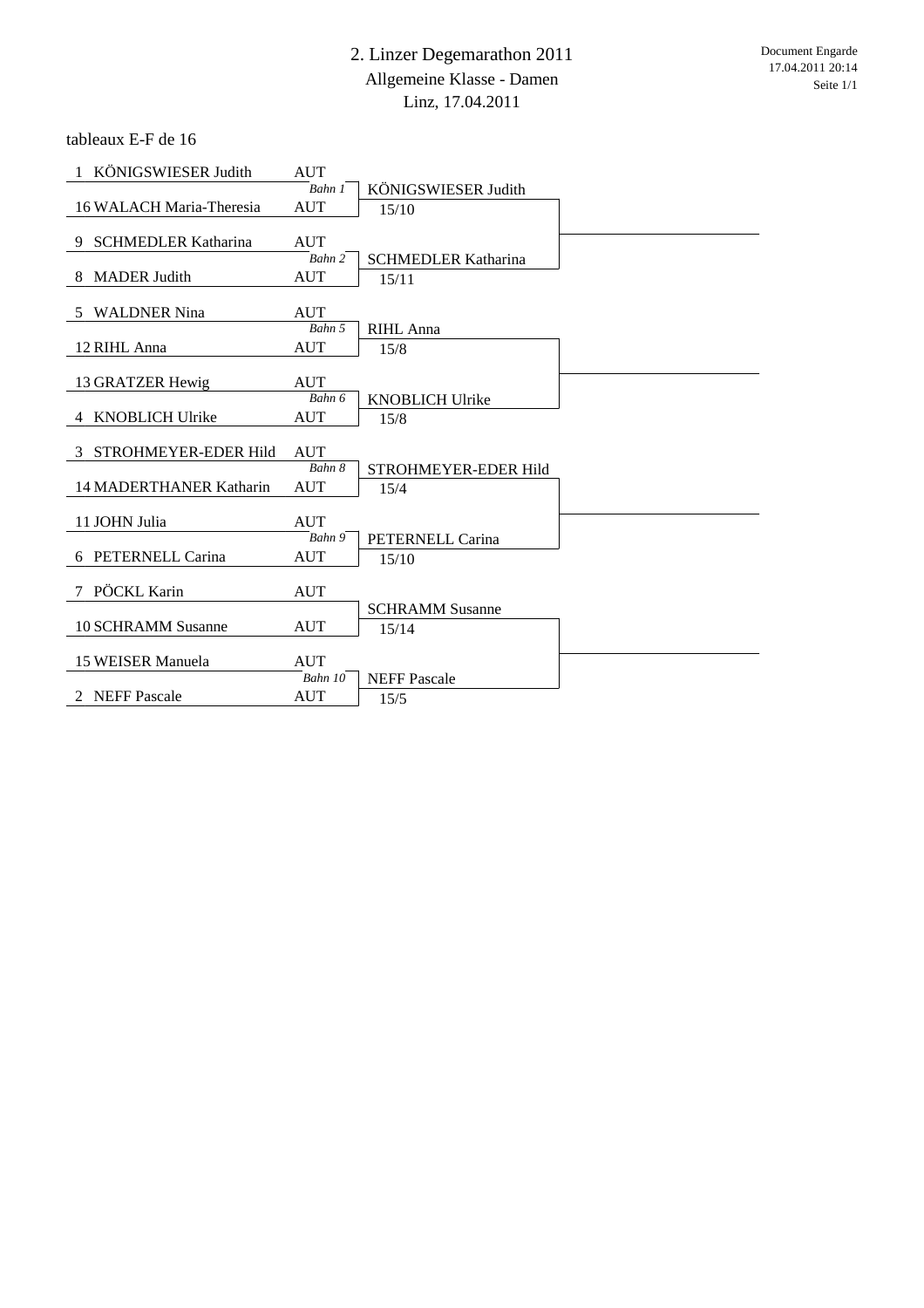|                             |                | <b>Runde 1 - 16</b> |                         |                |                |                |                  |                         | Damen                   |                         |                         |                         |                         |                         |                |                |          | <b>Endstand nach 15 Runden</b> |                |        |               | 15           |
|-----------------------------|----------------|---------------------|-------------------------|----------------|----------------|----------------|------------------|-------------------------|-------------------------|-------------------------|-------------------------|-------------------------|-------------------------|-------------------------|----------------|----------------|----------|--------------------------------|----------------|--------|---------------|--------------|
| <b>Name</b>                 | club           | nat.                |                         | $\mathbf{1}$   | $\overline{2}$ | 3              | $\boldsymbol{4}$ | 5                       | 6                       | $\overline{7}$          | 8                       | 9                       | 10                      | 11                      | <b>12</b>      | 13             | 14       | <b>15</b>                      | <b>16</b>      | V/M    | <b>T-Diff</b> | temp Rank    |
| <b>Fautsch Lis</b>          | <b>Balmung</b> | <b>LUX</b>          | $\mathbf{1}$            |                | $\mathbf{V}$   | V <sub>4</sub> | v                | 3                       | V                       | V                       | V                       | V                       | $\mathbf v$             | $\mathbf{V}$            | $\mathbf v$    | v              | V        | V2                             | V              | 14/15  | 34            | $\mathbf{1}$ |
| <b>Hochreiter Bettina</b>   | <b>OELFK</b>   | <b>AUT</b>          | $\overline{2}$          | 3              |                | 1              | 3                | $\overline{2}$          |                         | $\mathbf v$             | 4                       | $\mathbf{V}$            | $\mathbf{1}$            | $\overline{2}$          | 4              | $\mathbf v$    | V        | $\mathbf v$                    | $\overline{2}$ | 5/15   | $-15$         | 11           |
| Puiu Oana                   | C.S.Univ.Cr.   | <b>ROU</b>          | $\overline{\mathbf{3}}$ | 3              | $\mathbf v$    |                | $\mathbf v$      | $\mathbf v$             | V                       | 3                       | $\overline{\mathsf{v}}$ | V                       | $\mathbf v$             | 3                       | $\mathbf v$    | v              | V        | V                              | v              | 12/15  | 29            | 3            |
| Königswieser Judith         | Ful            | <b>AUT</b>          | $\boldsymbol{4}$        | 4              | V              | 1              |                  | 4                       | V                       | V                       | $\overline{\mathbf{3}}$ | $\mathbf v$             | $\overline{2}$          | $\overline{2}$          | $\mathbf v$    | v              | $\Delta$ | V                              | $\mathbf{V}$   | 8/15   | $\mathbf{1}$  | 6            |
| Lazar Roxana                | C.S.Univ.Cr.   | <b>ROU</b>          | 5                       | V              | v              |                | $\mathbf{V}$     |                         | <b>V</b>                | V                       | V                       | V <sub>4</sub>          | $\mathbf v$             | V <sub>4</sub>          | $\mathbf v$    | v              | v        | v                              | V              | 14/15  | 30            | $\mathbf{1}$ |
| <b>Neff Pascale</b>         | <b>Balmung</b> | <b>AUT</b>          | 6                       | 4              | V              | 3              | 4                | 3                       |                         | 4                       | V                       | V                       | $\mathbf 1$             | 3                       | V <sub>4</sub> | V              | V        | V                              | V              | 8/15   | 19            | 6            |
| <b>Strohmeyer-Eder H.</b>   | <b>AFCS</b>    | <b>AUT</b>          | $\overline{7}$          |                | 4              | V              |                  | $\overline{\mathbf{3}}$ | $\mathbf v$             |                         | 3                       | V                       | $\mathbf v$             | $\bf{0}$                | $\mathbf v$    | v              | $\Delta$ | V                              | v              | 8/15   | $-1$          | 6            |
| <b>Tanzmeister Dorothea</b> | <b>ASC</b>     | <b>AUT</b>          | $\boldsymbol{8}$        | 4              | v              | 3              | $\mathbf v$      | $\overline{2}$          | 1                       | $\mathbf v$             |                         | $\overline{\mathsf{v}}$ | $\overline{\mathsf{v}}$ | $\mathbf{V}$            | $\mathbf v$    | V              | V        | V                              | v              | 11/15  | 17            | 5            |
| <b>Knoblich Ulrike</b>      | <b>ASC</b>     | <b>AUT</b>          | $\boldsymbol{9}$        | 1              | $\overline{2}$ | 1              | 4                | $\overline{2}$          | $\bf{0}$                | 4                       | $\overline{2}$          |                         | 3                       | 4                       | V              | V              | v        | V                              | $\mathbf{V}$   | 5/15   | $-12$         | 11           |
| <b>Engel Christiana</b>     | <b>Balmung</b> | <b>AUT</b>          | 10                      | 1              | V <sub>2</sub> | 3              | V <sub>4</sub>   | 4                       | $\mathbf{V}$            | $\overline{\mathbf{3}}$ | 4                       | V                       |                         | $\overline{\mathbf{3}}$ | 3              | V              | V        | V                              | $\mathbf{V}$   | 8/15   | 8             | 6            |
| <b>Sbarcia Raluca</b>       | C.S.Univ.Cr.   | <b>ROU</b>          | 11                      | 1              | V              | V              | $\mathbf v$      | 3                       | V                       | $\mathbf v$             | $\bf{0}$                | V                       | $\mathbf{V}$            |                         | $\mathbf v$    | v              | v        | V                              | $\mathbf v$    | 12/15  | 20            | 3            |
| <b>Schramm Susanne</b>      | <b>ASC</b>     | <b>AUT</b>          | 12                      | 1              | V              | 3              | 3                | 4                       | $\overline{\mathbf{3}}$ | $\mathbf 1$             | 3                       | $\overline{a}$          | $\mathbf v$             | $\overline{\mathbf{3}}$ |                | $\mathbf v$    | v        | $\mathbf v$                    | $\mathbf{V}$   | 6/15   | $-11$         | 10           |
| <b>Schmedler Katharina</b>  | <b>KAC</b>     | <b>AUT</b>          | 13                      | $\overline{2}$ | 4              | 3              | 3                | $\mathbf{0}$            | $\bf 1$                 | 4                       | $\overline{2}$          | $\mathbf{1}$            | $\overline{2}$          | 3                       | 3              |                | V        | 4                              | $\mathbf{V}$   | 2/15   | $-29$         | 14           |
| <b>Rihl Anna</b>            | <b>Balmung</b> | <b>AUT</b>          | 14                      | $\overline{2}$ | 3              | 3              | $\mathbf v$      | $\overline{2}$          | $\mathbf 1$             | $\mathbf{V}$            | 3                       | $\overline{2}$          | $\overline{2}$          | $\mathbf{1}$            | 4              | $\overline{2}$ |          | 1                              | $\overline{2}$ | 2/15   | $-35$         | 14           |
| <b>Peternell Carina</b>     | <b>FC Wels</b> | <b>AUT</b>          | 15                      | 1              | 3              | $\overline{2}$ | 3                | $\mathbf{1}$            | $\bf{0}$                | $\bf{0}$                | $\bf{0}$                | $\mathbf{1}$            | $\mathbf{1}$            | $\overline{2}$          | 4              | V              | v        |                                | $\mathbf{V}$   | $3/15$ | $-32$         | 13           |
| <b>Stelzer Victoria</b>     | <b>STFLC</b>   | <b>AUT</b>          | 16                      | $\overline{2}$ | V              |                | 4                | $\overline{2}$          | $\bf{0}$                | 3                       | 4                       | 3                       | $\overline{2}$          | 4                       | 4              | 4              | v        | 3                              |                | 2/15   | $-23$         | 14           |

15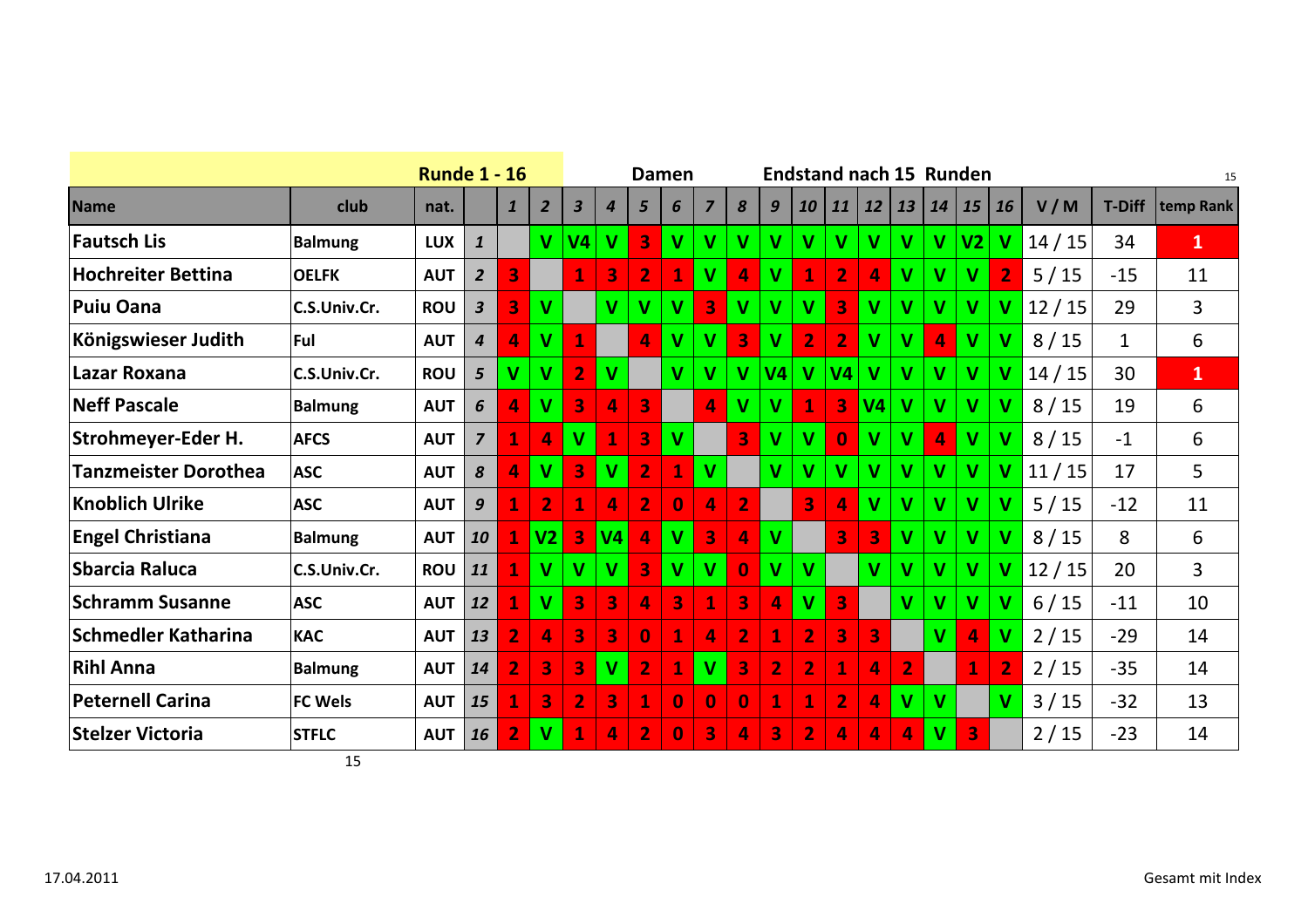|                        |              | <b>Runde 17 - 32</b> |    |                |                         |                |                |                         | Damen                   |                         |                    |                         | Stand nach     |                |                 |                         |                | 15 Runden               |                         |        |                |                |
|------------------------|--------------|----------------------|----|----------------|-------------------------|----------------|----------------|-------------------------|-------------------------|-------------------------|--------------------|-------------------------|----------------|----------------|-----------------|-------------------------|----------------|-------------------------|-------------------------|--------|----------------|----------------|
| Name                   | club         | nat.                 |    | 17             | 18                      | 19             | 20             | 21                      | 22                      | 23                      | 24                 |                         | $25$   26      | 27             | 28 <sup>1</sup> | 29                      | 30             | 31                      | $\overline{32}$         | V/M    | <b>T-Diff</b>  | temp.<br>Rank  |
| <b>Waldner Nina</b>    | <b>STLFC</b> | <b>AUT</b>           | 17 |                | 3                       | $\overline{2}$ | 4              | V                       | 3                       | $\mathbf v$             | $\overline{2}$     | 3                       | 3              | $\bf{0}$       | 4               | $\mathbf v$             | $\mathbf v$    | $\mathbf v$             | $\overline{\mathbf{3}}$ | $5/15$ | $-11$          | 12             |
| John Julia             | <b>FUL</b>   | <b>AUT</b>           | 18 | $\mathbf v$    |                         | $\mathbf v$    | 1              | 3                       | $\mathbf v$             | 4                       | $\mathbf v$        | $\overline{2}$          | 4              | $\mathbf v$    | $\mathbf v$     | $\mathbf v$             | 4              | 3                       | $\mathbf v$             | 8/15   | 5              | 5              |
| <b>Gratzer Hedwig</b>  | <b>AFCS</b>  | <b>AUT</b>           | 19 | V              | 3                       |                | 3              | 4                       | $\overline{\mathbf{3}}$ | 3                       | $\mathsf{V3}\vert$ | $\overline{2}$          | $\overline{a}$ | $\mathbf v$    | $\mathbf v$     | 4                       | 4              | $\mathbf{1}$            | $\mathbf v$             | $5/15$ | $-6$           | 12             |
| Pöckl Karin            | <b>AFCS</b>  | <b>AUT</b>           | 20 | V              | V                       | $\mathbf{V}$   |                | V                       | $\mathbf{V}$            | $\mathbf{V}$            | V                  | $\overline{4}$          | $\mathbf{V}$   | V              | V               | $\overline{\mathsf{v}}$ | V              | $\mathbf v$             | $\mathbf v$             | 14/15  | 34             | $\mathbf{1}$   |
| <b>Mader Judith</b>    | <b>FUL</b>   | <b>AUT</b>           | 21 | 4              | $\overline{\mathsf{V}}$ | $\mathbf v$    | $\overline{2}$ |                         | $\mathbf v$             | $\mathbf v$             | $\overline{2}$     | 3                       | 3              | 3              | $\overline{a}$  | $\mathbf v$             | V              | $\mathbf v$             | $\mathbf v$             | 8/15   | 4              | 5              |
| <b>Pillmair Eva</b>    | <b>FUL</b>   | <b>AUT</b>           | 22 | V              | 4                       | $\mathbf v$    | $\overline{2}$ | 3                       |                         | 4                       | $\overline{2}$     | $\overline{\mathbf{3}}$ | $\overline{2}$ | $\mathbf v$    | 3               | $\mathbf v$             | 4              | $\mathbf v$             | $\mathbf v$             | $6/15$ | $-8$           | 11             |
| Nehiba Barbara         | <b>ASC</b>   | <b>AUT</b>           | 23 | $\overline{2}$ | $\mathbf v$             | V <sub>4</sub> | 3              | 1                       | $\mathbf v$             |                         | V                  | $\bf{0}$                | $\mathbf v$    | v              | 3               | 4                       | $\mathbf v$    | 3                       | $\mathbf{V}$            | 8/15   | $-3$           | 5              |
| <b>Maderthaner K.</b>  | <b>FUL</b>   | <b>AUT</b>           | 24 | V              | $\overline{2}$          | $\overline{2}$ | 4              | $\mathbf v$             | V                       | 3                       |                    | $\overline{2}$          | $\mathbf v$    | v              | V               | V                       | V              | $\overline{\mathsf{v}}$ | $\bf{0}$                | 9/15   | 9              | 3              |
| Hötzmannseder J.       | <b>FUL</b>   | <b>AUT</b>           | 25 | V              | V                       | V              | v              | $\overline{\mathsf{v}}$ | $\mathbf v$             | $\mathbf v$             | V                  |                         | $\overline{2}$ | $\mathbf v$    | $\mathbf v$     | $\mathbf v$             | $\overline{1}$ | $\overline{\mathsf{v}}$ | $\mathbf{V}$            | 13/15  | 31             | $\overline{2}$ |
| <b>Weiser Manuela</b>  | <b>OELFK</b> | <b>AUT</b>           | 26 | V              | V                       | $\mathbf{V}$   | $\mathbf{1}$   | V                       | $\mathbf v$             | 4                       | $\bf{0}$           | $\mathbf v$             |                | 4              | V               | $\mathbf v$             | 3              | $\overline{4}$          | $\mathbf{V}$            | 9/15   | $\overline{7}$ | 3              |
| Walach M.-Th.          | <b>FUL</b>   | <b>AUT</b>           | 27 | $\mathbf v$    | 4                       | 4              | 1              | ۷                       | 4                       | 1                       | $\overline{2}$     | $\overline{\mathbf{3}}$ | $\mathbf{V}$   |                | $\mathbf v$     | $\mathbf v$             | 3              | V                       | $\mathbf{V}$            | $7/15$ | 1              | 10             |
| <b>Lederer Monique</b> | <b>OELFK</b> | <b>AUT</b>           | 28 | $\mathbf v$    | 3                       | $\overline{2}$ | $\overline{a}$ | V                       | $\mathbf{V}$            | $\mathbf v$             | 3                  | $\mathbf{1}$            | $\overline{2}$ | 3              |                 | $\mathbf{V}$            | V              | V                       | $\mathbf{V}$            | 8/15   | $-1$           | 5              |
| <b>Karner Irina</b>    | <b>AFCS</b>  | <b>AUT</b>           | 29 | $\overline{2}$ | $\bf{0}$                | $\mathsf{V}$   | $\mathbf 1$    | 4                       | $\overline{2}$          | $\mathbf v$             | $\overline{2}$     | $\overline{2}$          | $\overline{2}$ | $\bf{0}$       | $\bf{0}$        |                         | $\mathbf v$    | V                       | $\mathbf v$             | $5/15$ | $-28$          | 12             |
| Veghelyi Patricia      | <b>STLFC</b> | <b>AUT</b>           | 30 | $\overline{2}$ | $\mathsf{V}$            | $\mathbf v$    | 3              | 1                       | $\mathbf{V}$            | $\overline{\mathbf{3}}$ | 4                  | $\mathbf v$             | V              | V              | 4               | $\overline{\mathbf{3}}$ |                | $\mathbf v$             | $\mathbf v$             | 8/15   | 4              | 5              |
| <b>Mehofer Anna</b>    | <b>ASC</b>   | <b>AUT</b>           | 31 | 3              | $\mathbf v$             | $\mathbf v$    | 3              | 4                       | 4                       | $\mathbf{V}$            | 4                  | $\mathbf{1}$            | $\mathbf v$    | 4              | $\overline{2}$  | 4                       | $\overline{2}$ |                         | 4                       | 4/15   | $-11$          | 15             |
| <b>Mittas Sofie</b>    | <b>ASC</b>   | <b>AUT</b>           | 32 | V              | $\overline{2}$          | $\mathbf{1}$   | 3              | $\overline{2}$          | 4                       | $\mathbf 1$             | $\mathsf{V}$       | $\mathbf{1}$            | $\overline{2}$ | $\overline{2}$ | 4               | 3                       | $\bf{0}$       | $\mathbf v$             |                         | 3/15   | $-27$          | 16             |

Anzahl der Gefechte 15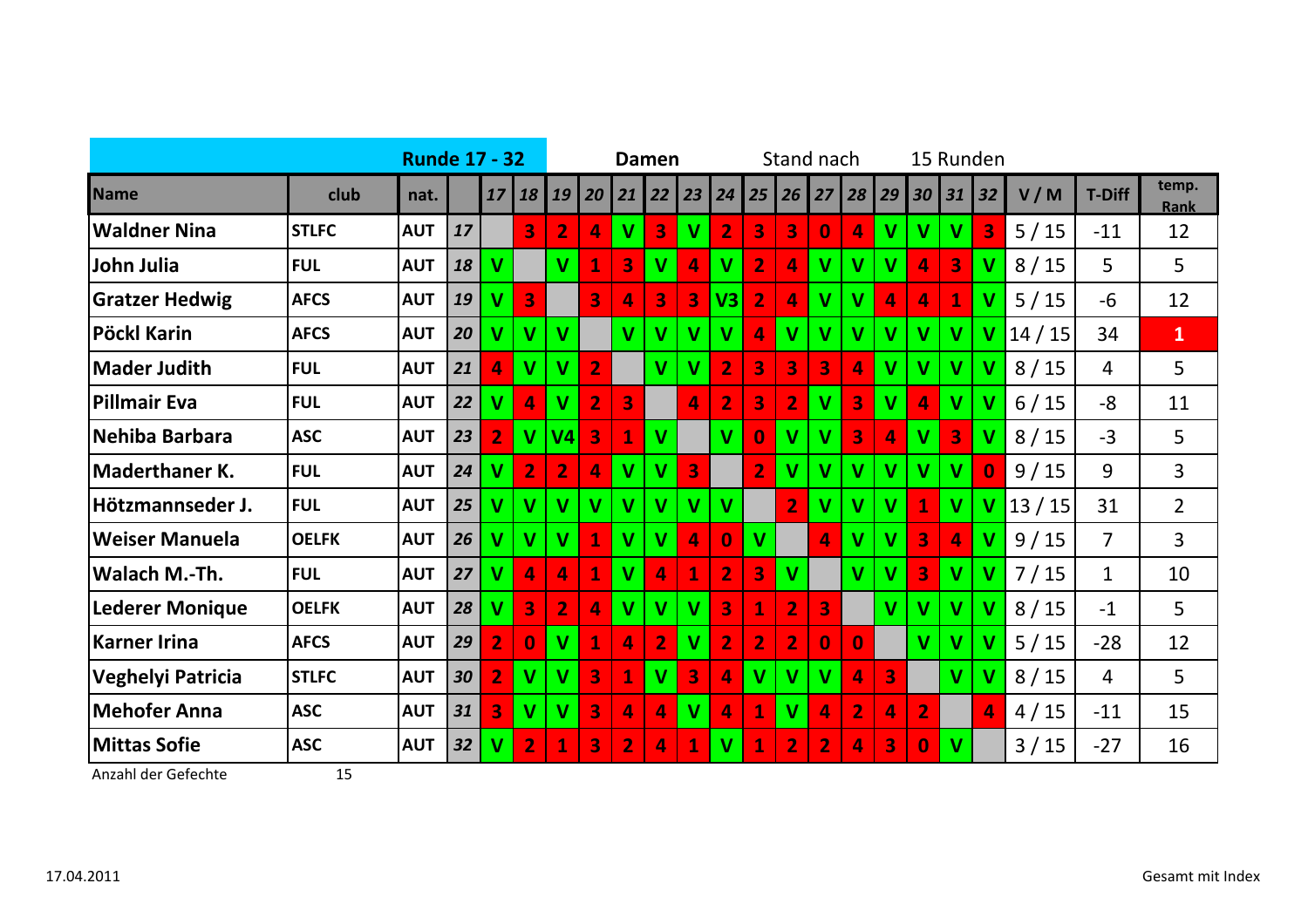### **2. Linzer Degenmarathon**

### **Damen - Degen**





|                | Platz Name                  | Verein              | Nat.       | V/G   | H-Diff                                 |                               |  |
|----------------|-----------------------------|---------------------|------------|-------|----------------------------------------|-------------------------------|--|
| 1              | <b>Lazar Roxana</b>         | <b>C.S.Univ.Cr.</b> | <b>ROU</b> | 14/15 | <b>Rittergefecht</b><br>5 <sub>1</sub> |                               |  |
| $\overline{2}$ | <b>Fautsch Liz</b>          | <b>Balmung</b>      | <b>LUX</b> | 14/15 | <b>Rittergefecht</b><br>$\overline{4}$ |                               |  |
| 3              | Puiu Oana                   | C.S.Univ.Cr.        | <b>ROU</b> | 12/15 | 29                                     |                               |  |
| 4              | Sbarcia Raluca              | C.S.Univ.Cr.        | <b>ROU</b> | 12/15 | 20                                     |                               |  |
| 5              | <b>Tanzmeister Dorothea</b> | <b>ASC</b>          | <b>AUT</b> | 11/15 | 17                                     |                               |  |
| 6              | <b>Neff Pascale</b>         | Balmung             | <b>AUT</b> | 8/15  | 19                                     | <b>TABLEAU</b>                |  |
| $\overline{7}$ | <b>Engel Christiana</b>     | Balmung             | <b>AUT</b> | 8/15  | 8                                      |                               |  |
| 8              | Königswieser Judith         | Ful                 | <b>AUT</b> | 8/15  | $\mathbf 1$                            |                               |  |
| 9              | Strohmeyer-Eder H.          | <b>AFCS</b>         | <b>AUT</b> | 8/15  | $-1$                                   | Platz                         |  |
| 10             | <b>Schramm Susanne</b>      | <b>ASC</b>          | <b>AUT</b> | 6/15  | $-11$                                  |                               |  |
| 11             | Knoblich Ulrike             | <b>ASC</b>          | <b>AUT</b> | 5/15  | $-12$                                  | $\rightarrow$<br>$\mathbf{L}$ |  |
| 12             | Hochreiter Bettina          | <b>OELFK</b>        | <b>AUT</b> | 5/15  | $-15$                                  | $\rightarrow$<br>$\infty$     |  |
| 13             | <b>Peternell Carina</b>     | FC Wels             | <b>AUT</b> | 3/15  | $-32$                                  |                               |  |
| 14             | <b>Stelzer Victoria</b>     | <b>STFLC</b>        | <b>AUT</b> | 2/15  | $-23$                                  |                               |  |
| 15             | Schmedler Katharina         | <b>KAC</b>          | <b>AUT</b> | 2/15  | $-29$                                  |                               |  |
| 16             | Rihl Anna                   | Balmung             | <b>AUT</b> | 2/15  | $-35$                                  |                               |  |
| 17             | Pöckl Karin                 | <b>AFCS</b>         | <b>AUT</b> | 14/15 | 34                                     |                               |  |
| 18             | Hötzmannseder J.            | <b>FUL</b>          | <b>AUT</b> | 13/15 | 31                                     |                               |  |
| 19             | Maderthaner K.              | <b>FUL</b>          | <b>AUT</b> | 9/15  | 9                                      |                               |  |
| 20             | Weiser Manuela              | <b>OELFK</b>        | <b>AUT</b> | 9/15  | $\overline{7}$                         |                               |  |
| 21             | John Julia                  | <b>FUL</b>          | <b>AUT</b> | 8/15  | 5                                      | <b>TABLEAU</b>                |  |
| 22             | Mader Judith                | <b>FUL</b>          | <b>AUT</b> | 8/15  | $\overline{\mathbf{4}}$                |                               |  |
| 23             | Veghelyi Patricia           | <b>STLFC</b>        | <b>AUT</b> | 8/15  | 4                                      |                               |  |
| 24             | Lederer Monique             | <b>OELFK</b>        | <b>AUT</b> | 8/15  | $-1$                                   |                               |  |
| 25             | Nehiba Barbara              | <b>ASC</b>          | <b>AUT</b> | 8/15  | $-3$                                   | Platz                         |  |
| 26             | Walach M.-Th.               | <b>FUL</b>          | <b>AUT</b> | 7/15  | $\mathbf{1}$                           | $\rightarrow$                 |  |
| 27             | Pillmair Eva                | <b>FUL</b>          | <b>AUT</b> | 6/15  | -8                                     | ↘                             |  |
| 28             | <b>Gratzer Hedwig</b>       | <b>AFCS</b>         | <b>AUT</b> | 5/15  | -6                                     | 32                            |  |
| 29             | <b>Waldner Nina</b>         | <b>STLFC</b>        | <b>AUT</b> | 5/15  | $-11$                                  |                               |  |
| 30             | Karner Irina                | <b>AFCS</b>         | <b>AUT</b> | 5/15  | $-28$                                  |                               |  |
| 31             | Mehofer Anna                | <b>ASC</b>          | <b>AUT</b> | 4/15  | $-11$                                  |                               |  |
| 32             | Mittas Sofie                | <b>ASC</b>          | AUT        | 3/15  | $-27$                                  |                               |  |